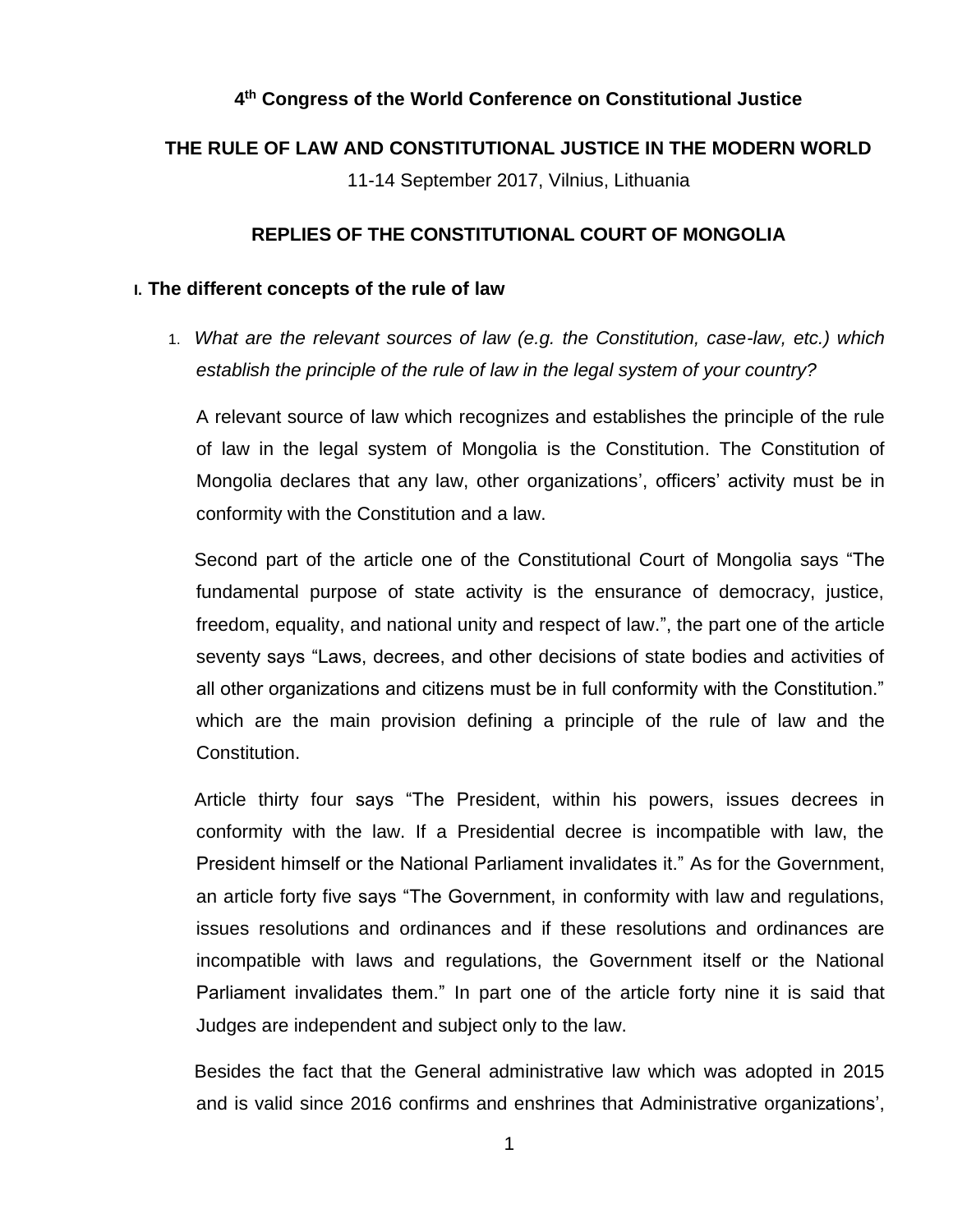officers' activity must be in conformity with a law could be seen as a stronger guarantee of the Rule of law.

- 2. *How is the principle of the rule of law interpreted in your country? Are there different concepts of the rule of law: formal, substantive or other?* Briefly the main concept of the Rule of law is described as following: the society and governmental organization system are in conformity with the Constitution, any citizen and officer no matter who is he exists in conformity with a law. The main reason of supremacy of the Constitution is that it comprises legal values such as democracy, human right, freedom, principle of separation of power which are the basic concepts, ideas and principles. Mongolia has a legal system of the Romano-Germanic Legal Family so the Rule of law was developed long ago and after an adoption of the new Constitution in 1992 and a transition to democracy it has been developing in the legal system of the Rule of law and the Constitutionalism.
- 3. *Are there specific fields of law in which your Court ensures respect for the rule of law (e.g. criminal law, electoral law, etc.)?* There is no specific field, all fields are guaranteed in general way.
- 4. *Is there case-law on the content of the principle of the rule of law? What are the core elements of this principle according to the case-law? Please provide relevant examples from case-law.*

In most cases the decisions of the Constitutional Court of Mongolia are issued on the basis of the principle of the rule of law. As Mongolia has a legal system of the Romano-Germanic Legal Family, there is no decision based on a case-law, however, in some cases the previous decisions were quoted, mentioned as a basis of a decision.

5. *Has the concept of the rule of law changed over time in case-law in your country? If so, please describe these changes referring to examples.*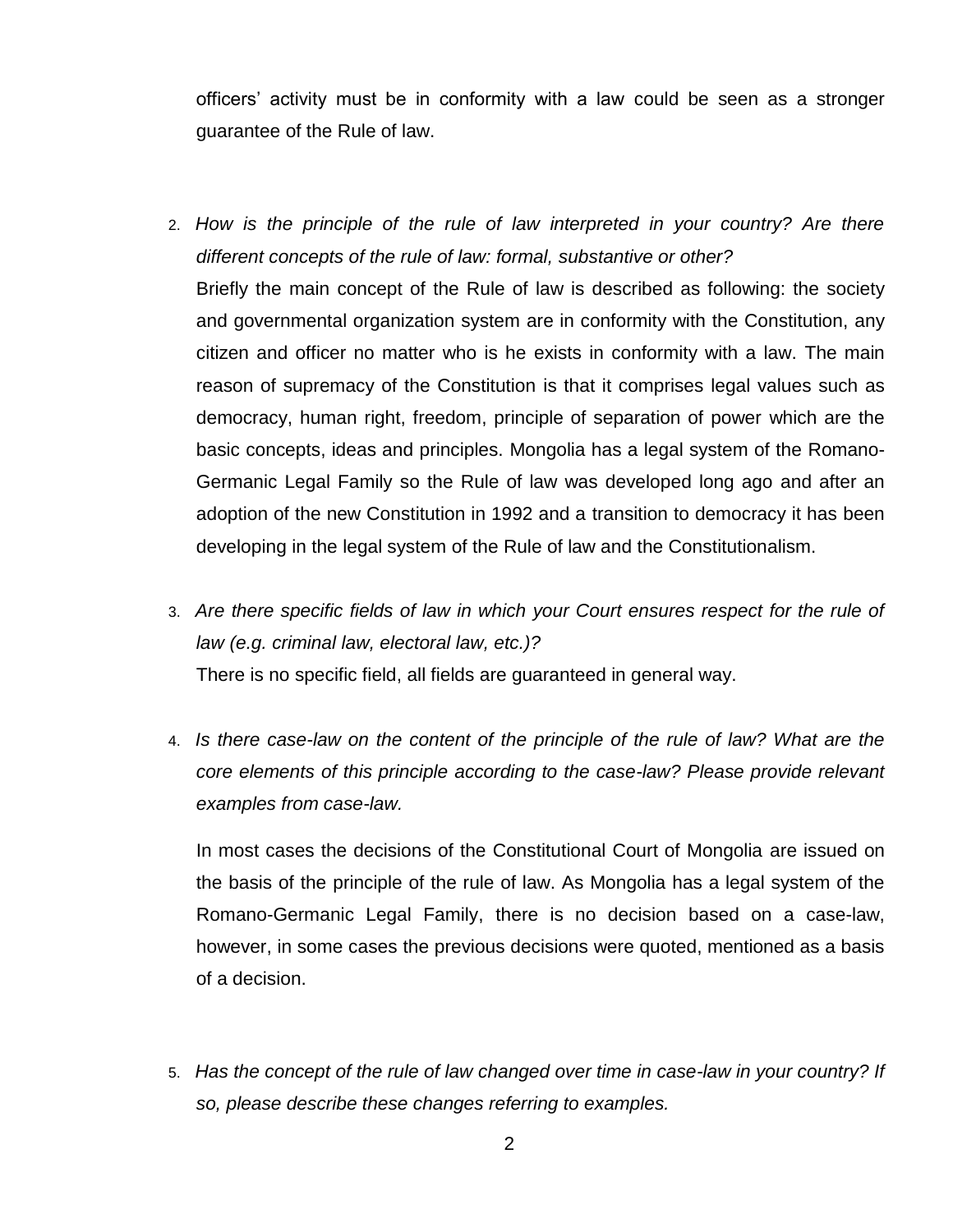Mongolia has a legal system of the Romano-Germanic Legal Family so the Rule of law was developed long ago and after an adoption of the new Constitution in 1992 and a transition to democracy it has been developing in the legal system of the Rule of law and the Constitutionalism.

6. *Does international law have an impact on the interpretation of the principle of the rule of law in your country?*

According to the law on Constitutional procedure before taking a decision the Constitutional Court of Mongolia analyses all important circumstances completely and factually during the procedure, in some cases the Constitutional Court analyzes international standards, rule of law and orientation and reflects it in certain level in its decisions and explanations.

## **II. New challenges to the rule of law**

7. *Are there major threats to the rule of law at the national level or have there been such threats in your country (e.g. economic crises)?*

In Mongolia sometimes there are occasions when political instability, excess of powers by a politician, legal rusticity create difficulties to the rule of law which is developing in the country. But these difficulties are overcome via the Constitutional Court's and other national legal mechanisms.

8. *Have international events and developments had a repercussion on the interpretation of the rule of law in your country (e.g. migration, terrorism)?*

Currently there have not been a such case.

9. *Has your Court dealt with the collisions between national and international legal norms? Have there been cases of different interpretation of a certain right or freedom by your Court compared to regional / international courts (e.g. the African,*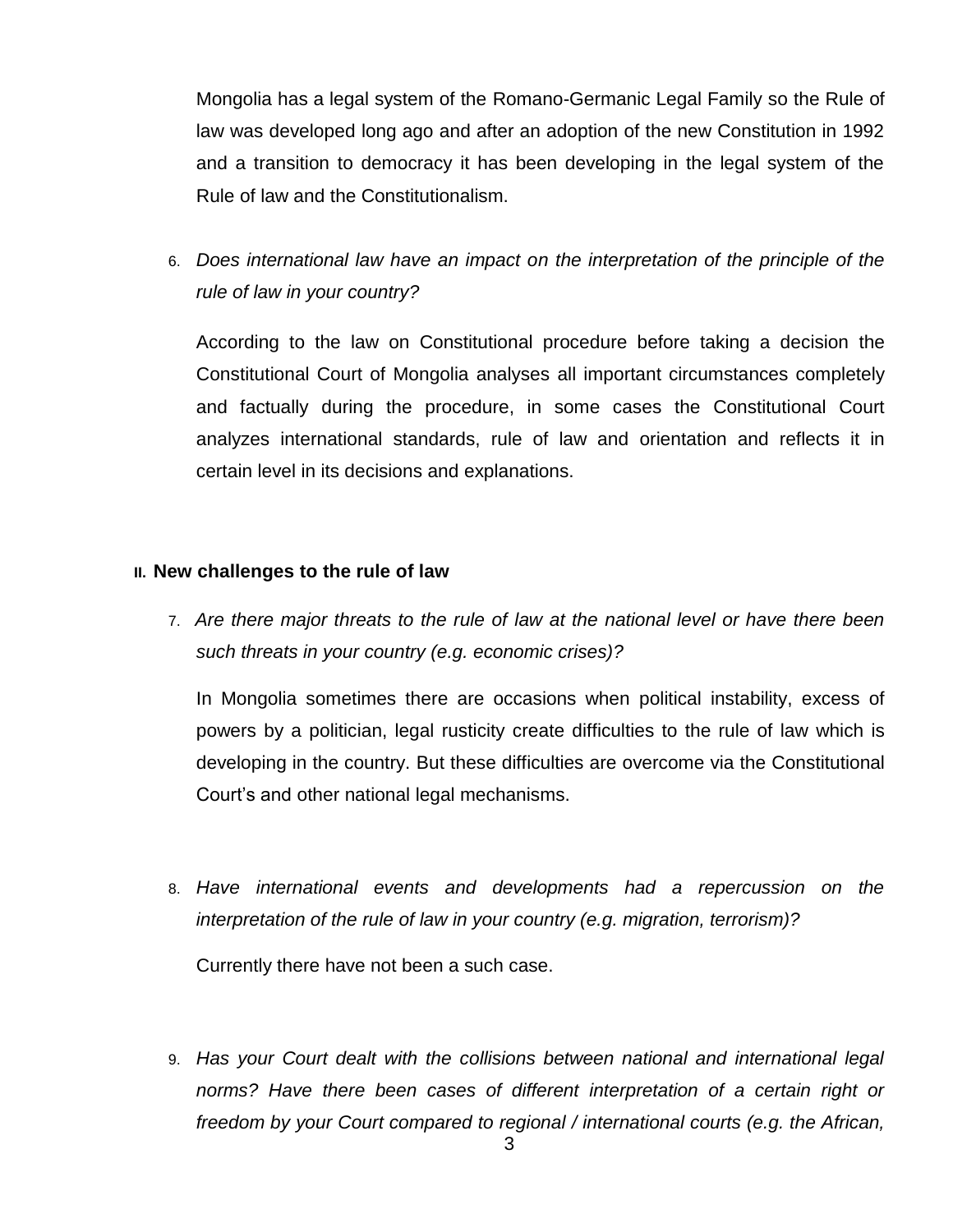*Inter-American or European Courts) or international bodies (notably, the UN Human Rights Committee)? Are there related difficulties in implementing decisions of such courts / bodies? What is the essence of these difficulties? Please provide examples.*

There have not been such cases.

### **III. The law and the state**

10. *What is the impact of the case-law of your Court on guaranteeing that state powers act within the constitutional limits of their authority?*

The main content of the decisions of the Constitutional Court declaring that the Constitution was not breached, concludes that the Parliament, Government, relevant high-ranking official worked, exercised its full power in the frame of the Constitution. Thus it could be considered in the frame of this decision as ensuring that state power organizations exercise their power in the frame of the Constitution.

11. *Do the decisions of your Court have binding force on other courts? Do other / ordinary courts follow / respect the case-law of your Court in all cases? Are there conflicts between your Court and other (supreme) courts?*

According to the article sixty seven of the Constitution a decision by the Constitutional Court shall become effective and enter into force immediately upon its commencement. If the Constitutional Court of Mongolia settle and take a decision recognizing unconstitutional a law, decree, other decisions of the Parliament and President, Government's decision, International treaties of Mongolia, decision of the General election organization, a whole relevant law, decree, ordinance, decision or their breaching article, part, provision are repealed. So all courts, people, organizations must follow our Court's final decision.

Our Court does not have a power to exercise supervision over any court's decision and it is not entitled to do so. Thus there is no conflict between our Court and other ordinary courts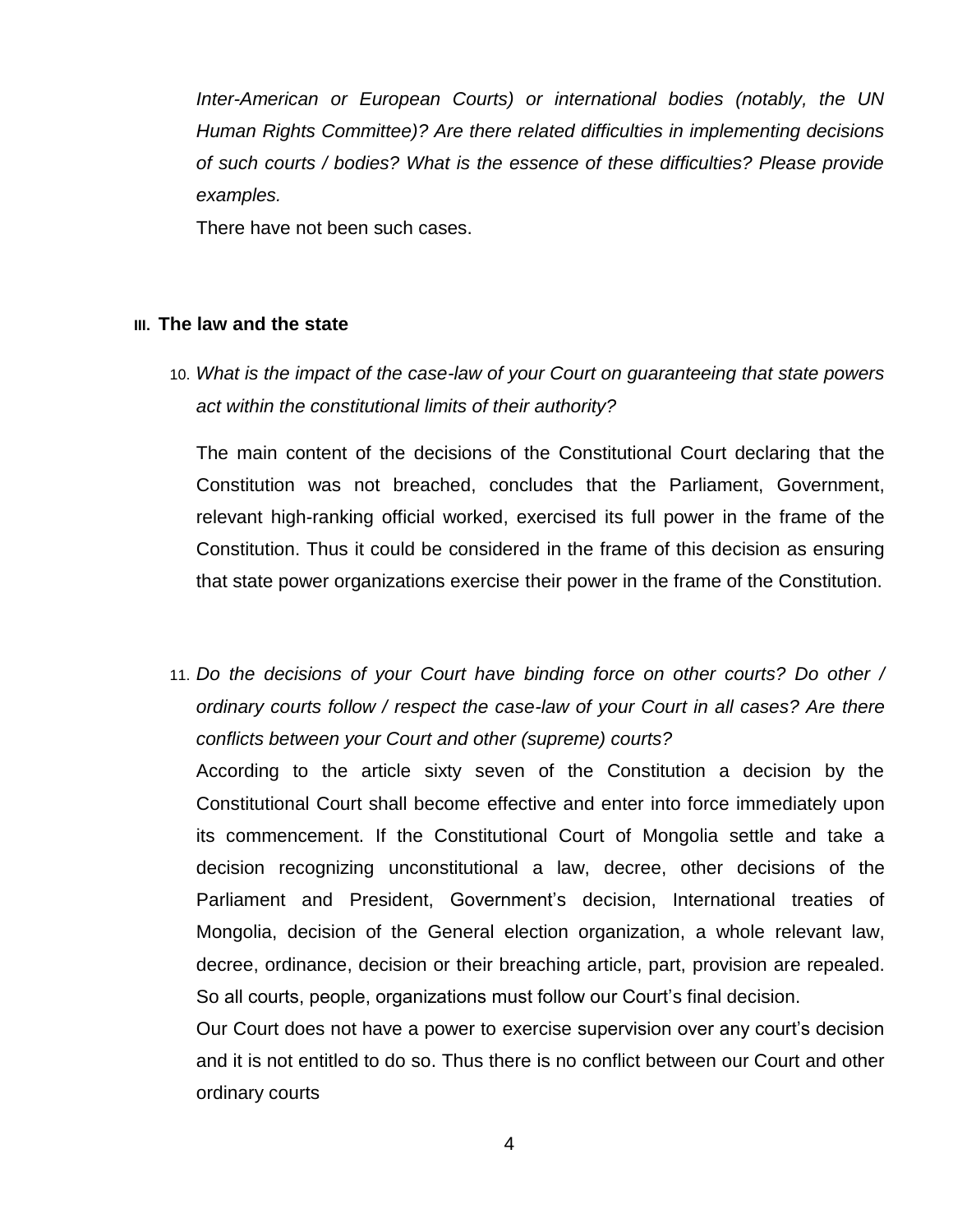12. *Has your Court developed / contributed to standards for law-making and for the application of law? (e.g. by developing concepts like to independence, impartiality, acting in accordance with the law,* non bis in idem, nulla poena sine lege, *etc.).*

Over 70 percent of decisions of our Court are related to laws, Parliament's decisions, almost 10 percent are related to the Government's decisions and activity. Thus our decisions have contributed to law-making, its further approach and application of law.

There are several examples when the Constitutional Court of Mongolia took decisions which ensured independence of a court and impartiality of a judge. The principles non bis in idem and nulla poena sine lege are recognized in Criminal Code of Mongolia and are reflected in the Criminal Code and relevant laws. For example, it is stated in the article 3 of the Criminal Code "This Code only shall recognize an act or omission a crime and shall determine the punishment and other measures of criminal liability to be imposed for committing them. Application of the Criminal Code by analogy shall be prohibited.", in the article 6 "A culprit shall be subjected to criminal liability once only."

13. *Do you have case-law relating to respect for the rule of law by private actors exercising public functions?*

Our Court has not reviewed this kind of case or dispute. However certain regulations are reflected in laws of Mongolia. (e.g. General Administrative law etc.)

14. *Are public officials accountable for their actions, both in law and in practice? Are there problems with the scope of immunity for some officials, e.g. by preventing an effective fight against corruption? Do you have case-law related to the accountability of public officials for their actions?*

There was not any case of settling this kind of dispute.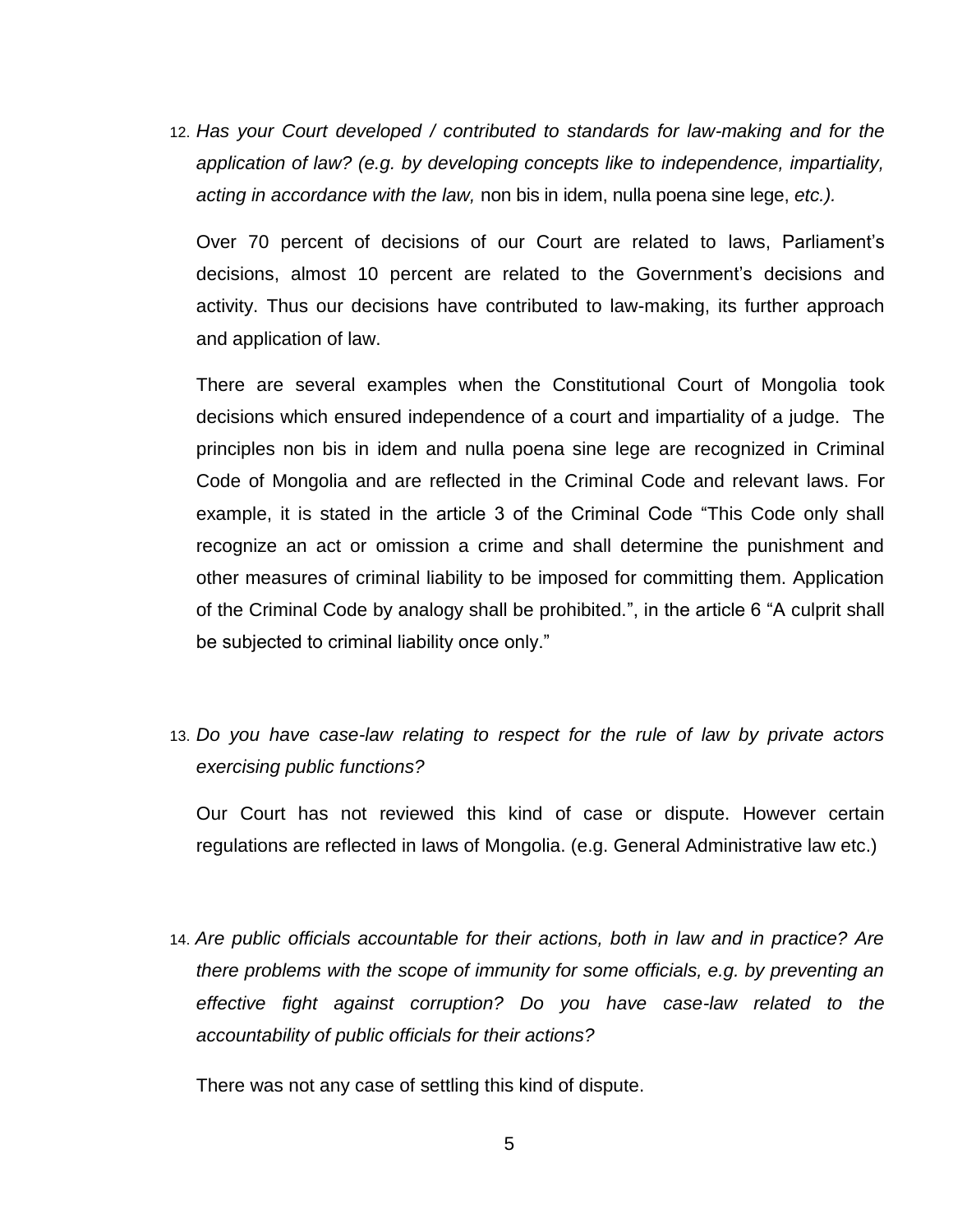#### **IV. The law and the individual**

15. *Is there individual access to your Court (direct / indirect) against general acts / individual acts? Please briefly explain the modalities / procedures.*

According to the law on the Constitution Court's procedure the dispute reviewing procedure of Court shall be open and transparent. Except for exceptional circumstances requiring protection and confidentiality of the state, business/commercial information and privacy or safety of a citizen, the Court shall conduct open sessions. Also participants of an open session of the Court shall be allowed to make notes, tape recording, radio and TV live broadcasting, cinematic, photographic and video recording. The decisions of the Constitutional Court /conclusions, resolutions/ are published weekly in legal journal, moreover, they become available on the Legal information website of Mongolia in 5 days.

A person submitted petition, information is permitted to acquaint with the materials related to the dispute any time. However, interested people or researchers can acquaint with the materials in the Constitutional Court on a basis of their written request explaining their purpose.

16. *Has your Court developed case-law concerning access to ordinary / lower courts (e.g. preconditions, including, costs, representation by a lawyer, time limits)?*

There has not been such decision of the Constitutional Court of Mongolia. However, recently court's transparency and openness has increased in the frame of justice reform of Mongolia. Any interested person can acquaint electronically with decisions that came into force, attend court session unless there are exceptional circumstances requiring protection and confidentiality of the state, business/commercial information and privacy or safety of a citizen. Today some courts' procedure is available electronically,